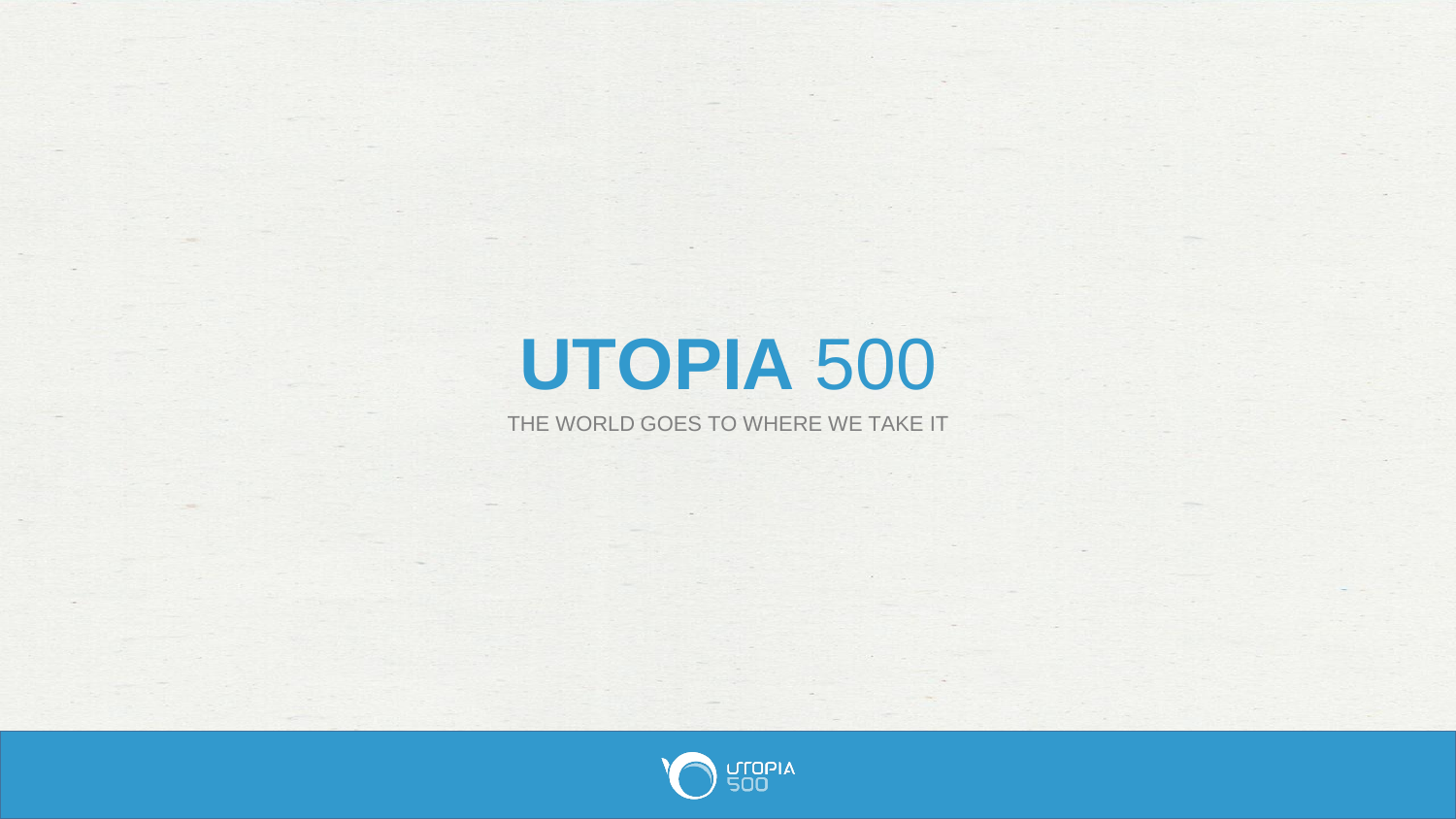## SOUNDS OF **UTOPIA**

Music was an essential part of daily life for the utopian society imagined by Thomas More in 1516. More's ideas are still relevant in our modern world: listening to or creating music is a means for people to express themselves, share experiences and unwind.

**Sounds of Utopia** challenges music enthusiasts to choose and interpret a piece of music from the period in which Thomas More, the original utopian, lived. Choose a composition from our list and either play the piece as it was written in the 16th century, or offer your own interpretation, giving it a new creative shape or fresh sound.

**WE WANT TO HEAR YOU!**

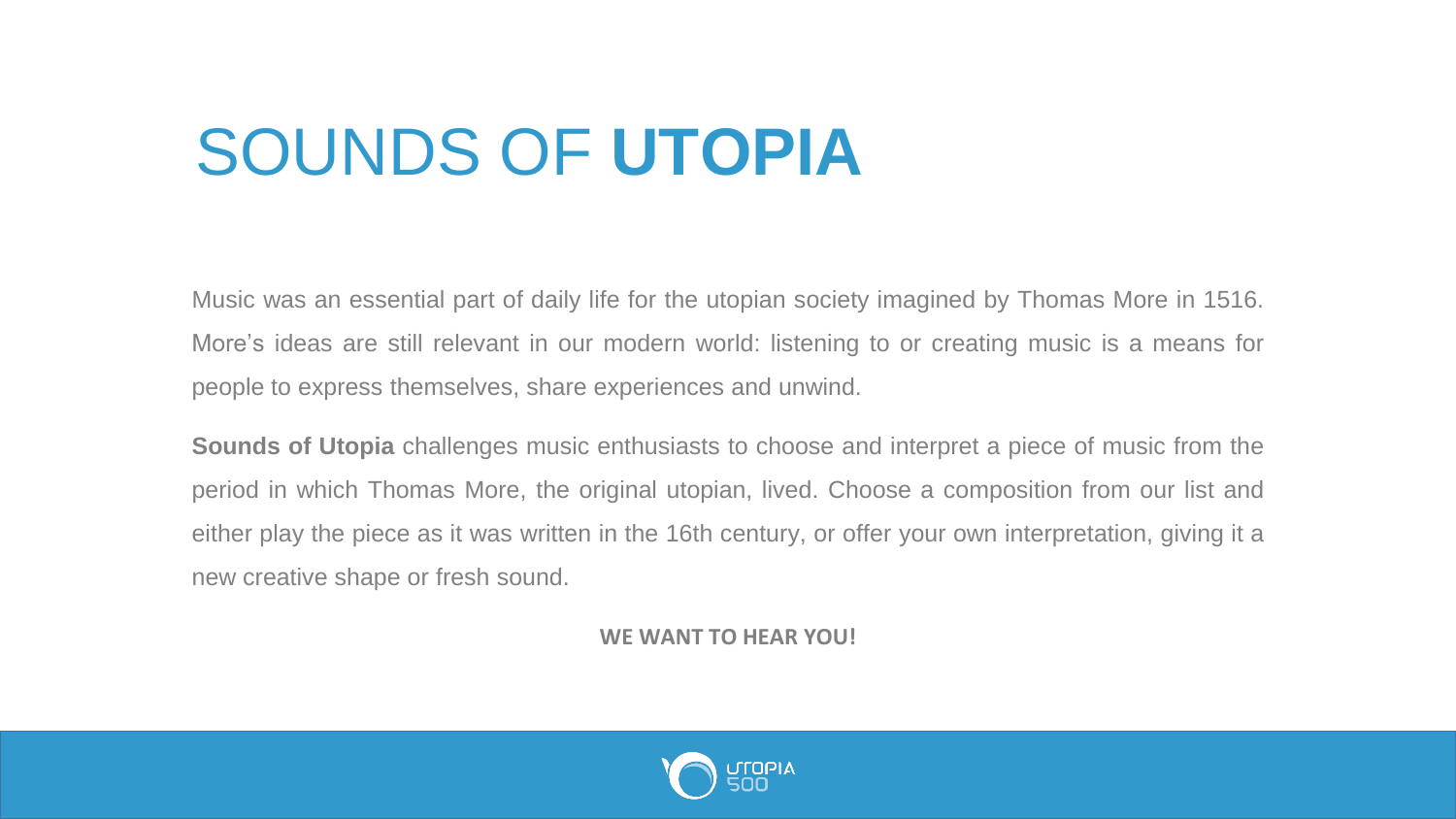## **LIST OF COMPOSITIONS**

1.Dunstable - *Quam pulchra es*

2.Henry VIII - *If love now reigned*

- 3.Henry VIII *Pastime with good company*
- 4. Josquin *Ave Maria Virgo serena*
- 5. Josquin *El Grillo*
- 6. John Dowland *Flow my tears*
- 7. John Dowland *Come again*
- 8. John Dowland *In darkness let me dwell*

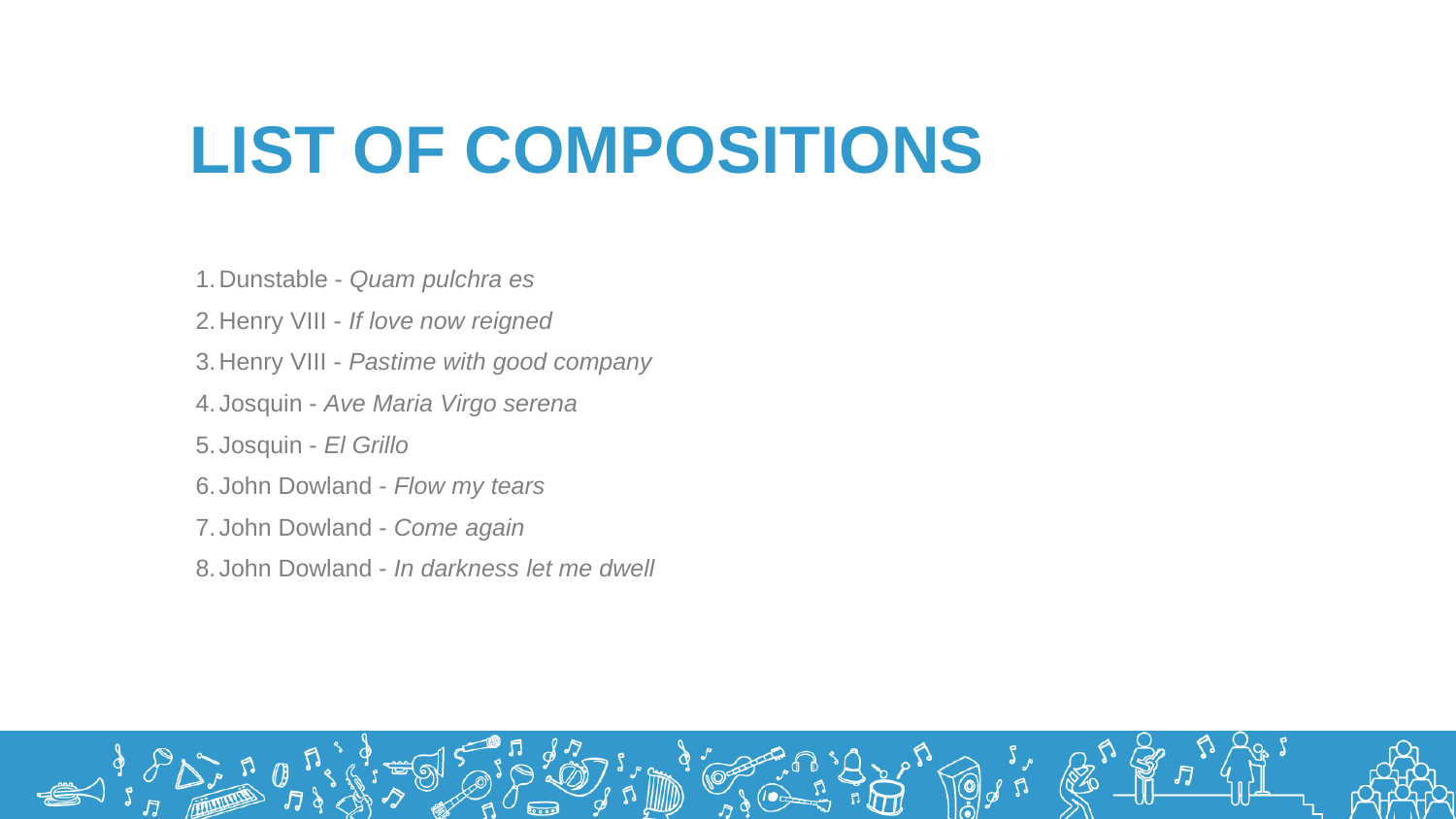### **HOW TO PARTICIPATE**

After choosing the composition and your preferred manner of playing it, you should decide on how you would like to present it. Both private and public performances of the piece are accepted.

**Private performance:** Simply film yourself performing the piece and send the video to our email at [music.utopia500@gmail.com](mailto:music.utopia500@gmail.com). It will be uploaded to our Youtube channel making you an official participant of the Sounds of Utopia contest!

**Public concert:** Contact us to schedule your event on the official Utopia 500 calendar and we will help you to promote it. Film it and send the video to our email at [music.utopia500@gmail.com](mailto:music.utopia500@gmail.com).

Look out for the results of the contest and track its progress on Youtube!

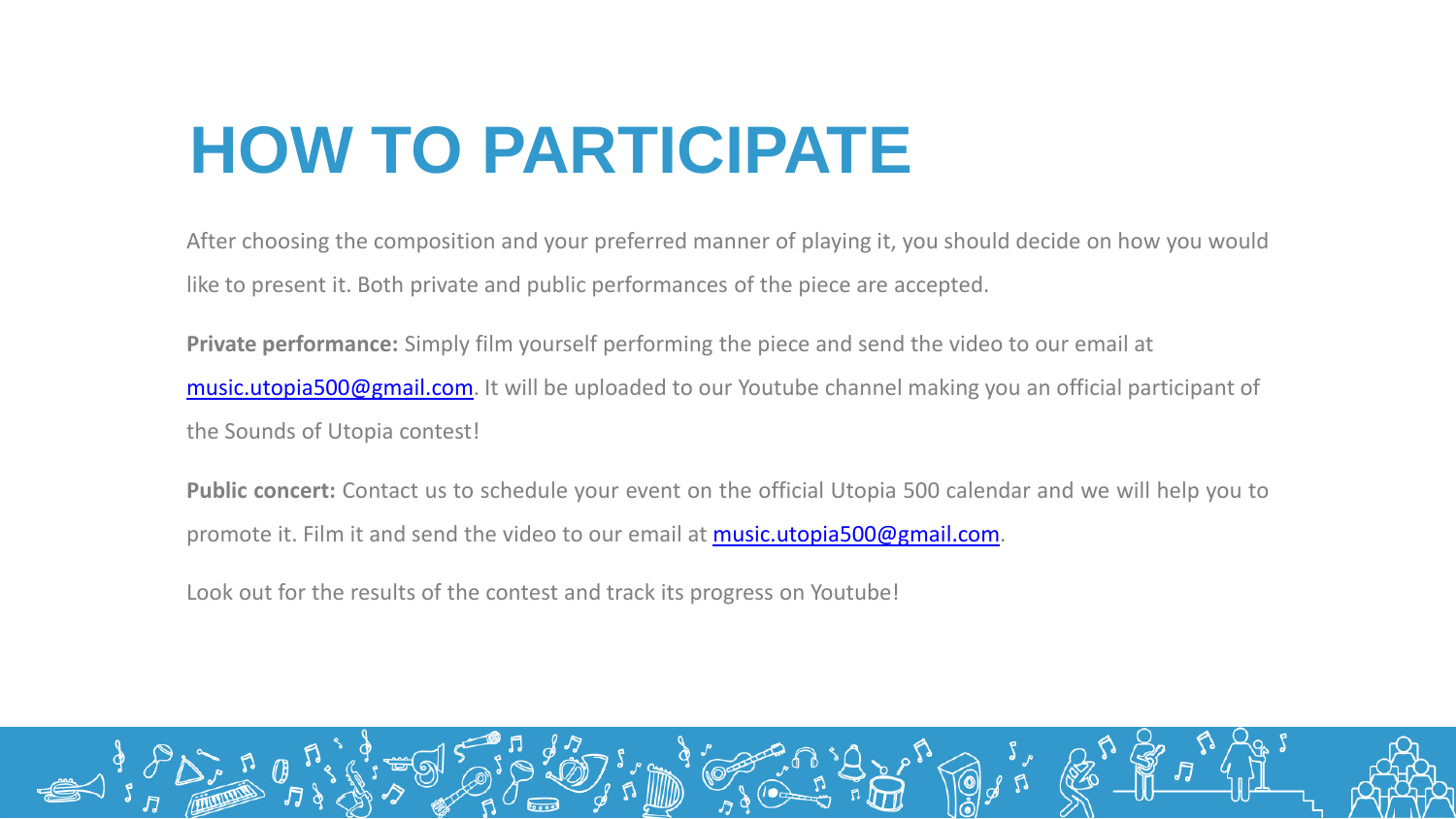#### **CATEGORIES**

Participants will be divided into four different categories depending on their age and the number of musicians:

- **1. Solo performer** aged up to 16
- **2. Solo performer** aged 16 years or above
- **3. Band** in which at least one of the musicians is younger than 16 years old
- **4. Band** in which all musicians are aged 16 or above

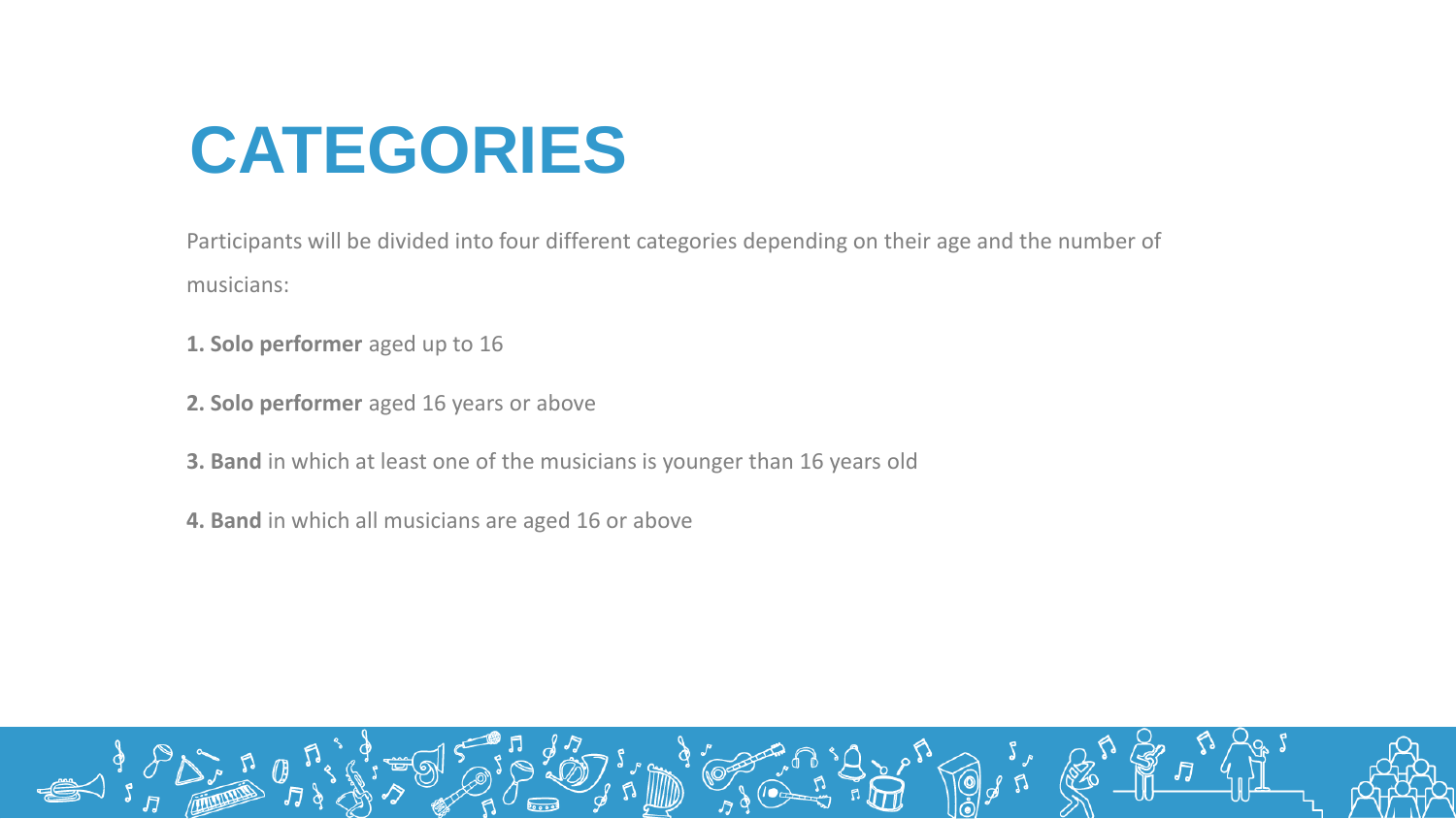#### **JUDGING CRITERIA**

**Requirements:** The contest is open to all, regardless of age or background.

**Judging:** All entries will be evaluated by our guest judges and through public vote.

Twenty of the best videos from each category will be selected by the Utopia 500 team and will then be presented to the board of judges.

The public will also help decide the winners by liking their favourite entries on the Utopia 500 Youtube channel. This will count for **20%** of the final selection.

The judges' choices will count for **80%** of the final selection.

**The deadline** for submitting your videos is **30th June, 2016**. The winners will be notified and the results will be announced in August across the Utopia 500 social media profiles.

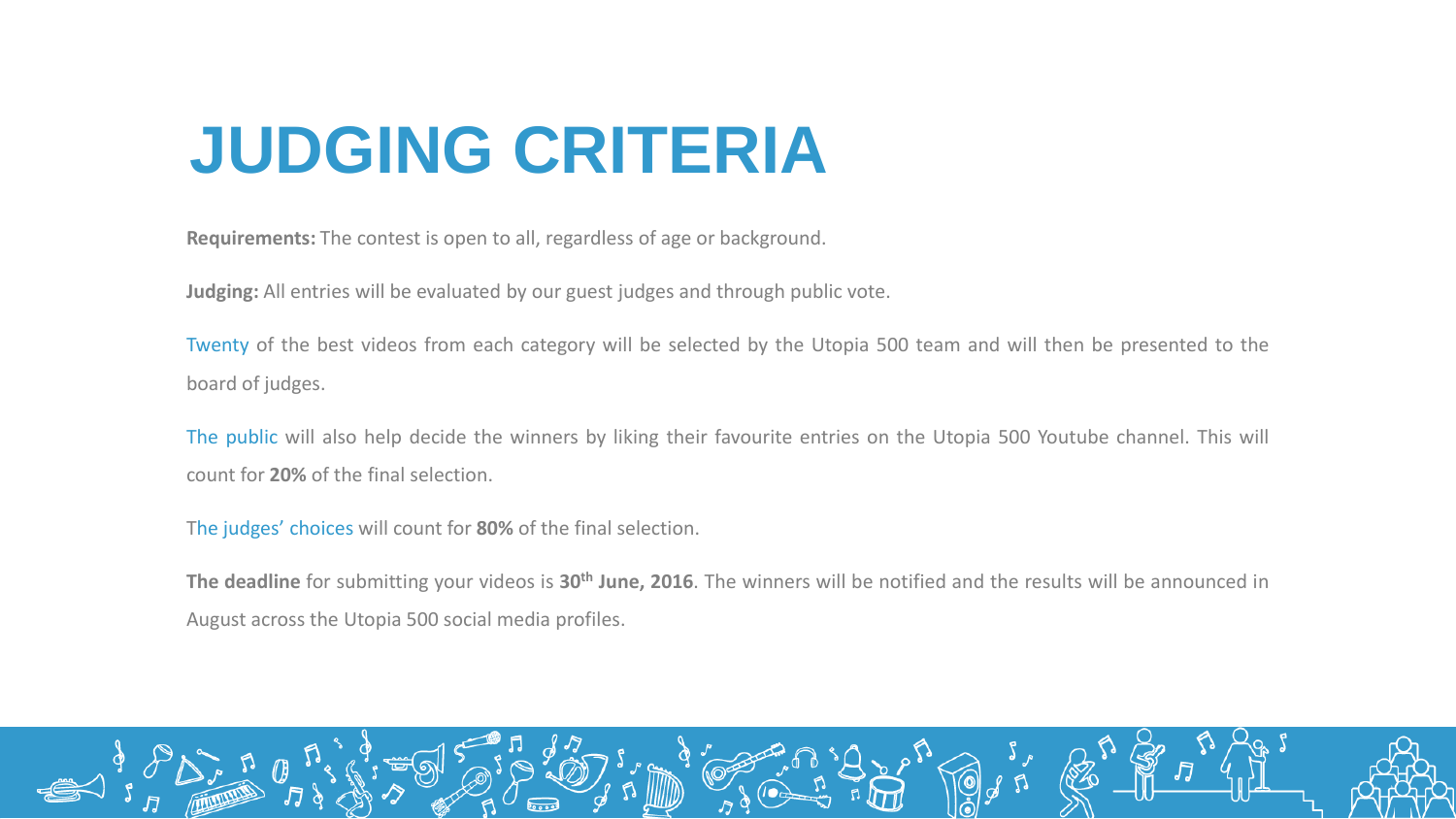#### **PRIZES**

#### **There will be one winner from each category. Winners will receive either a cash prize or a trip to Portugal to attend the Folio festival in 2016!**

1. The winner of the category for solo performers aged up to 16 will receive a cash prize of 300 Euros provided by [Ler](http://lerdevagar.com/) [Devagar;](http://lerdevagar.com/)

- 2.The winner of the category for solo performers aged 16 or above will receive a fully funded three days trip to Portugal (travel costs, accommodation and meals for up to two people) to attend the Folio festival in the famous Óbidos - [Vila](http://www.visitcentrodeportugal.com.pt/obidos-literary-town/) [Literária](http://www.visitcentrodeportugal.com.pt/obidos-literary-town/);
- 3.The winner of the category for groups in which at least one of the musicians is younger than 16 years old will receive a cash prize of 700 Euros provided by [Ler](http://lerdevagar.com/) [Devagar;](http://lerdevagar.com/)
- 4.The winner of the category for groups in which all musicians are aged 16 or above will receive a fully funded three days trip to Portugal (travel costs, accommodation and meals for up to three people) to attend the Folio festival in the famous Óbidos - [Vila](http://www.visitcentrodeportugal.com.pt/obidos-literary-town/) [Literária](http://www.visitcentrodeportugal.com.pt/obidos-literary-town/) .

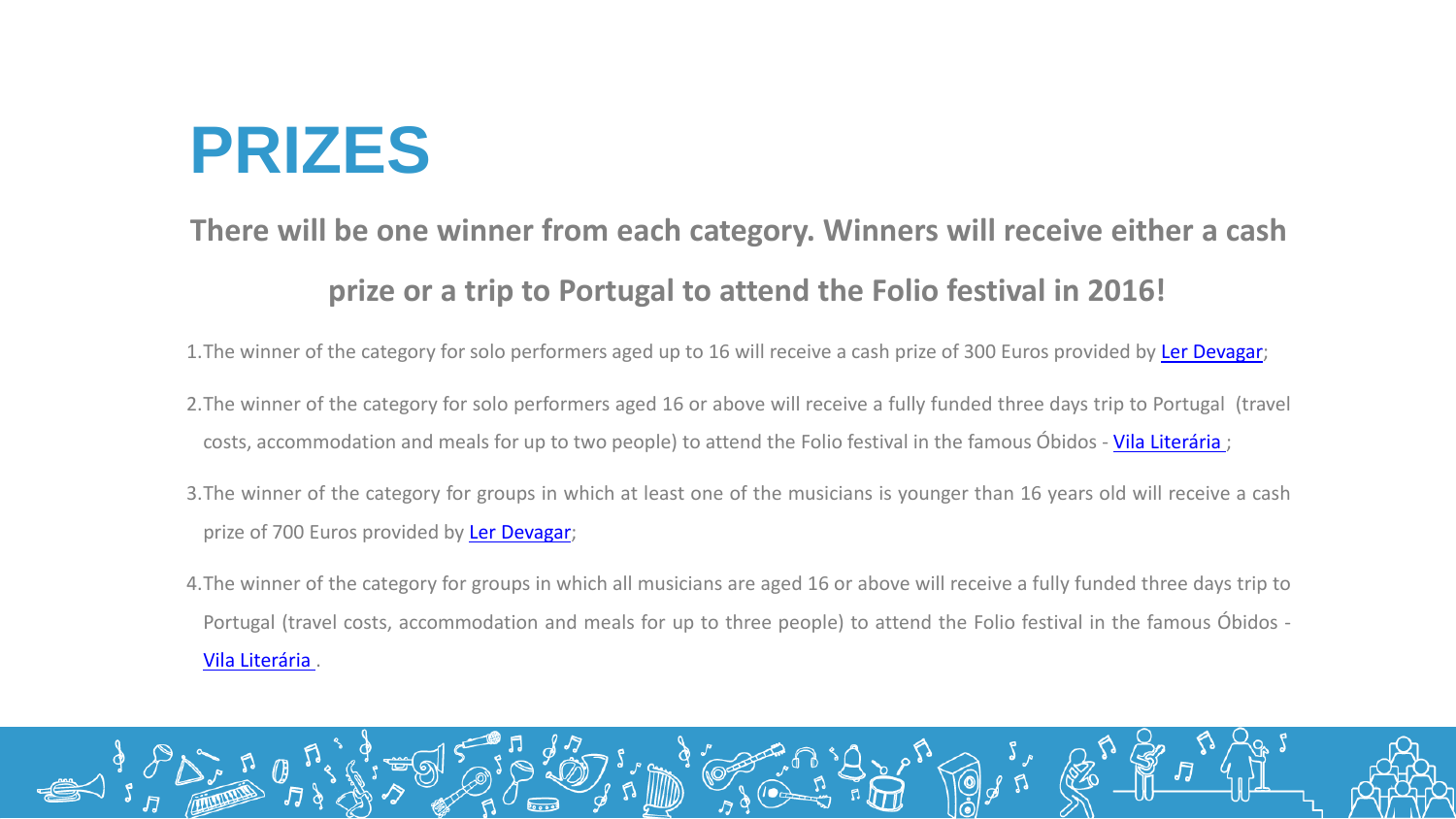

Look out for further news on the Utopia 500 project and follow the progress of the Sounds of Utopia competition on our website **[www.utopia500.net](http://www.utopia500.net/)** or social media channels:







<https://www.youtube.com/channel/UCLb3VX41eoFzFR1c-exKAag>



[https://twitter.com/utopia\\_500](https://twitter.com/utopia_500)



<https://instagram.com/utopia500project>